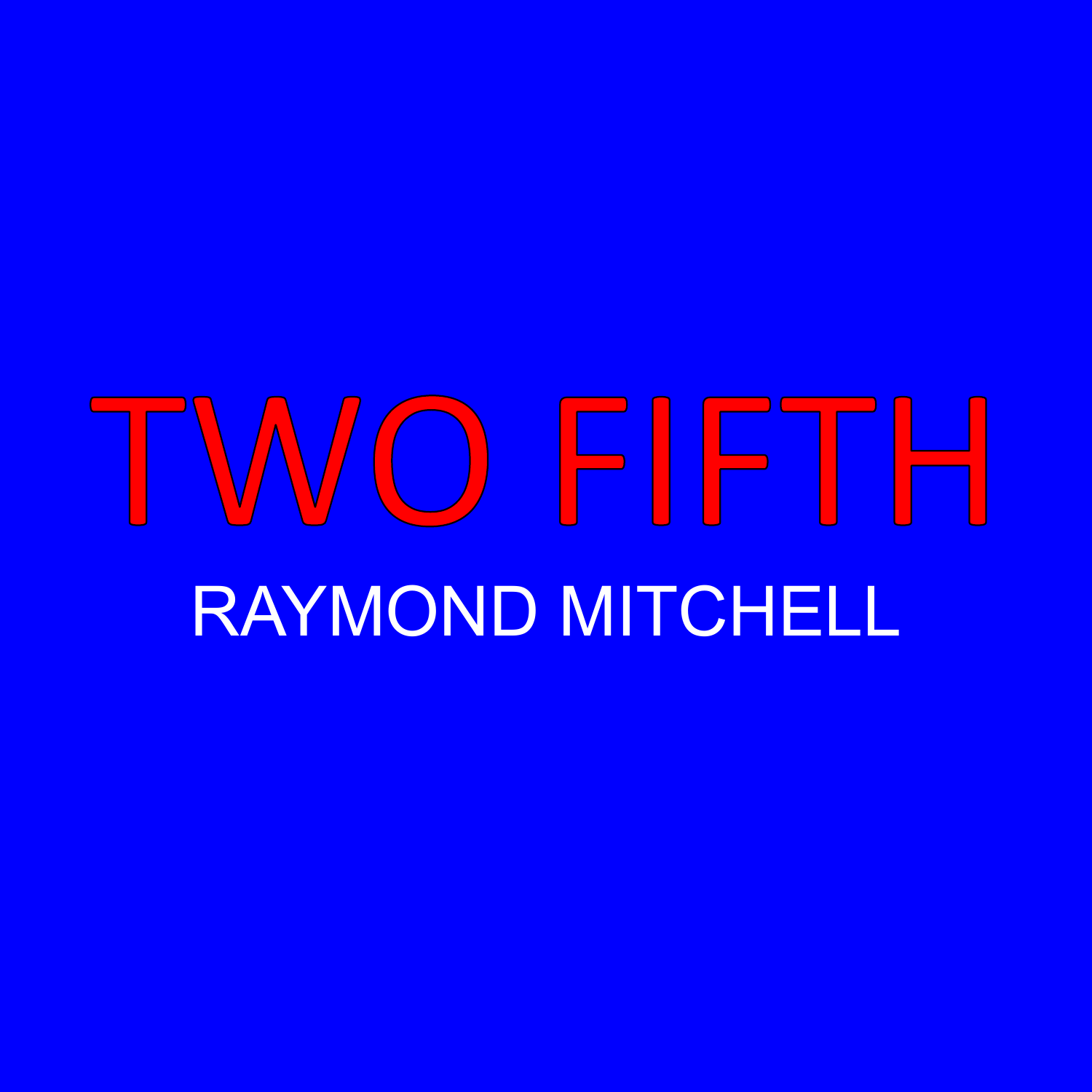Two Fifth Copyright © 2015 Raymond Mitchell All rights reserved. This book or any portion there of may not be reproduced or used in any manner whatsoever without the express written permission of the publisher except for the use of brief quotations in a book review.

Printed in the United States of America

First Printing, 2015 Published and Distributed by www.projecttenement.com Project Tenement New York, New York 10027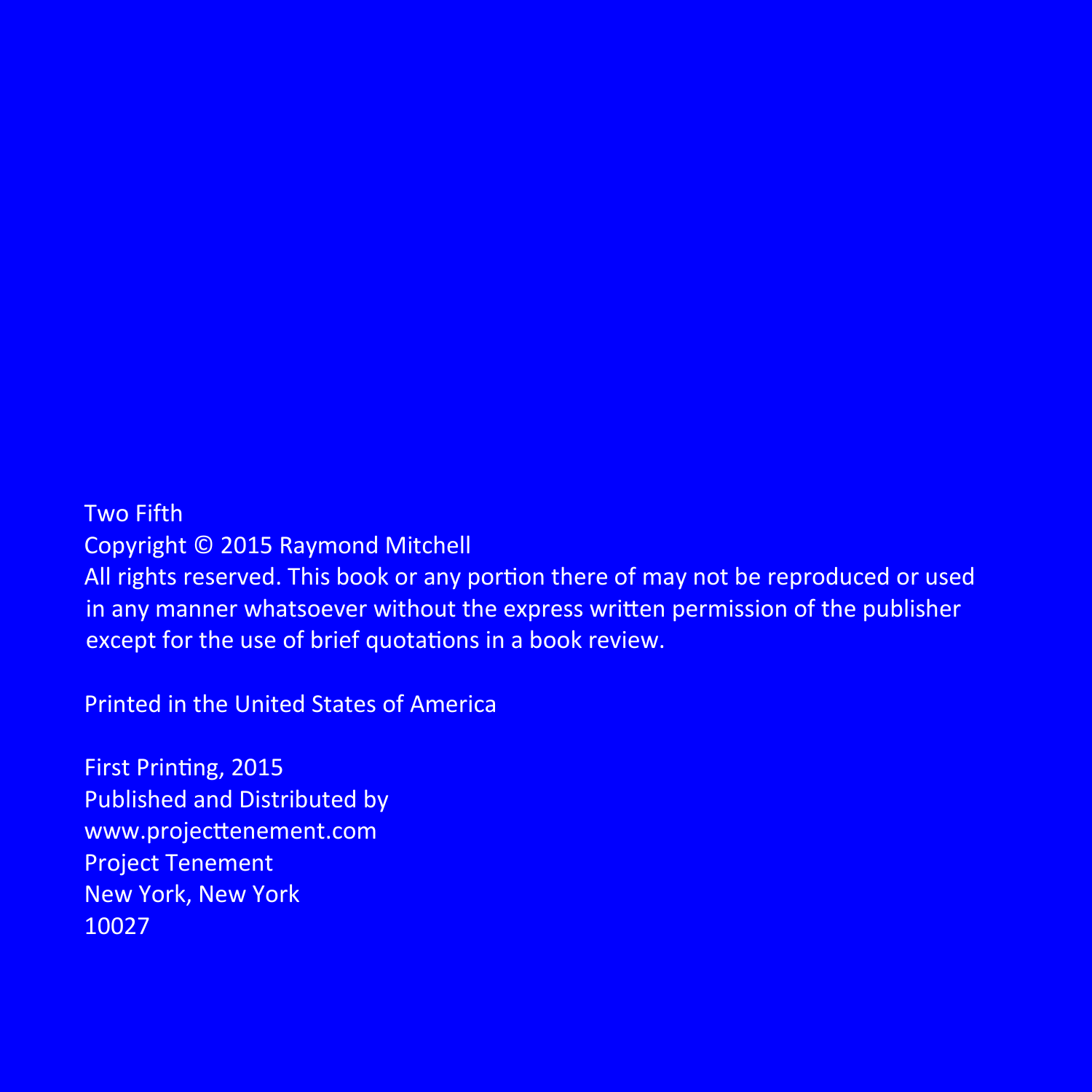## This is a book with 12 fiction short stories.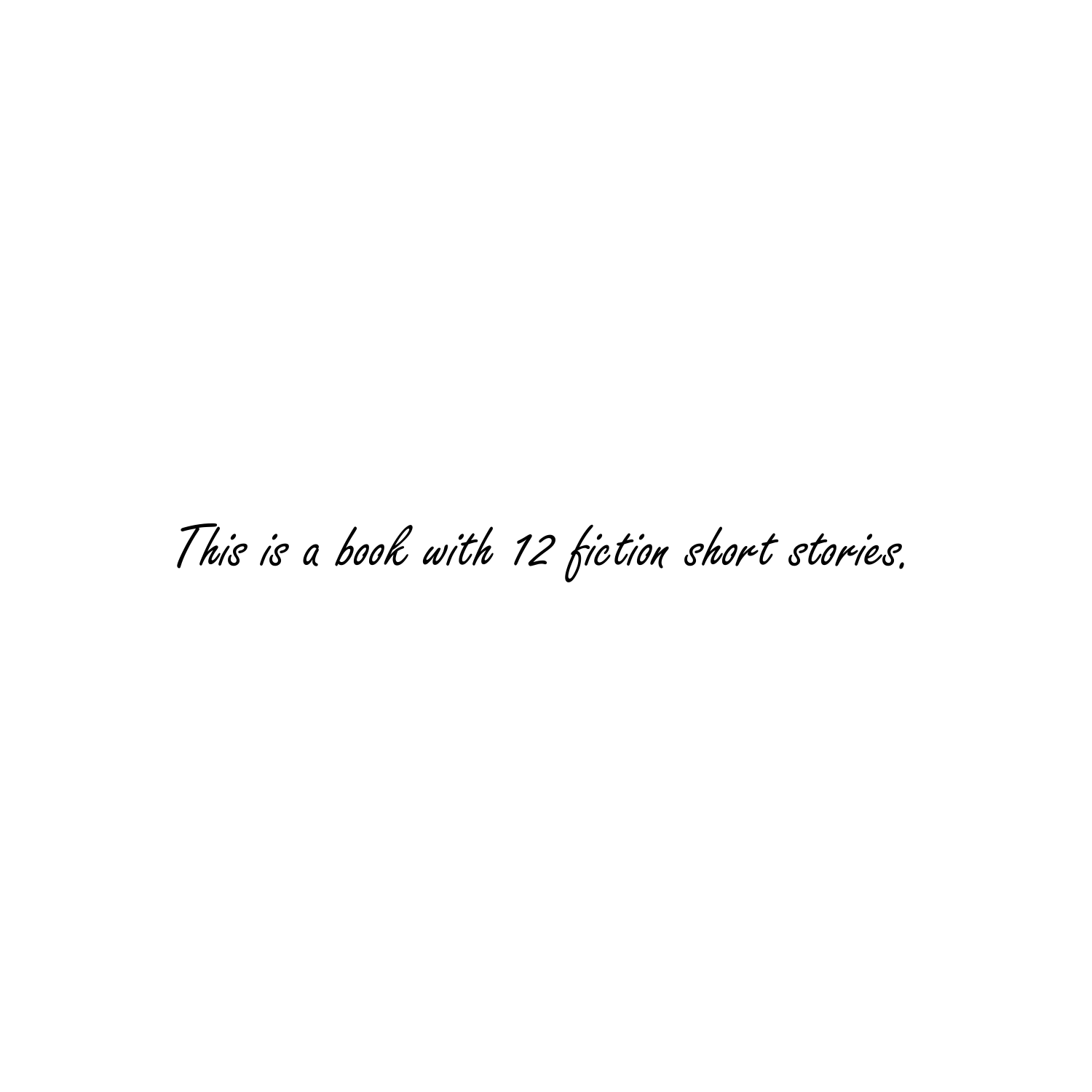Please enjoy my book that I wrote.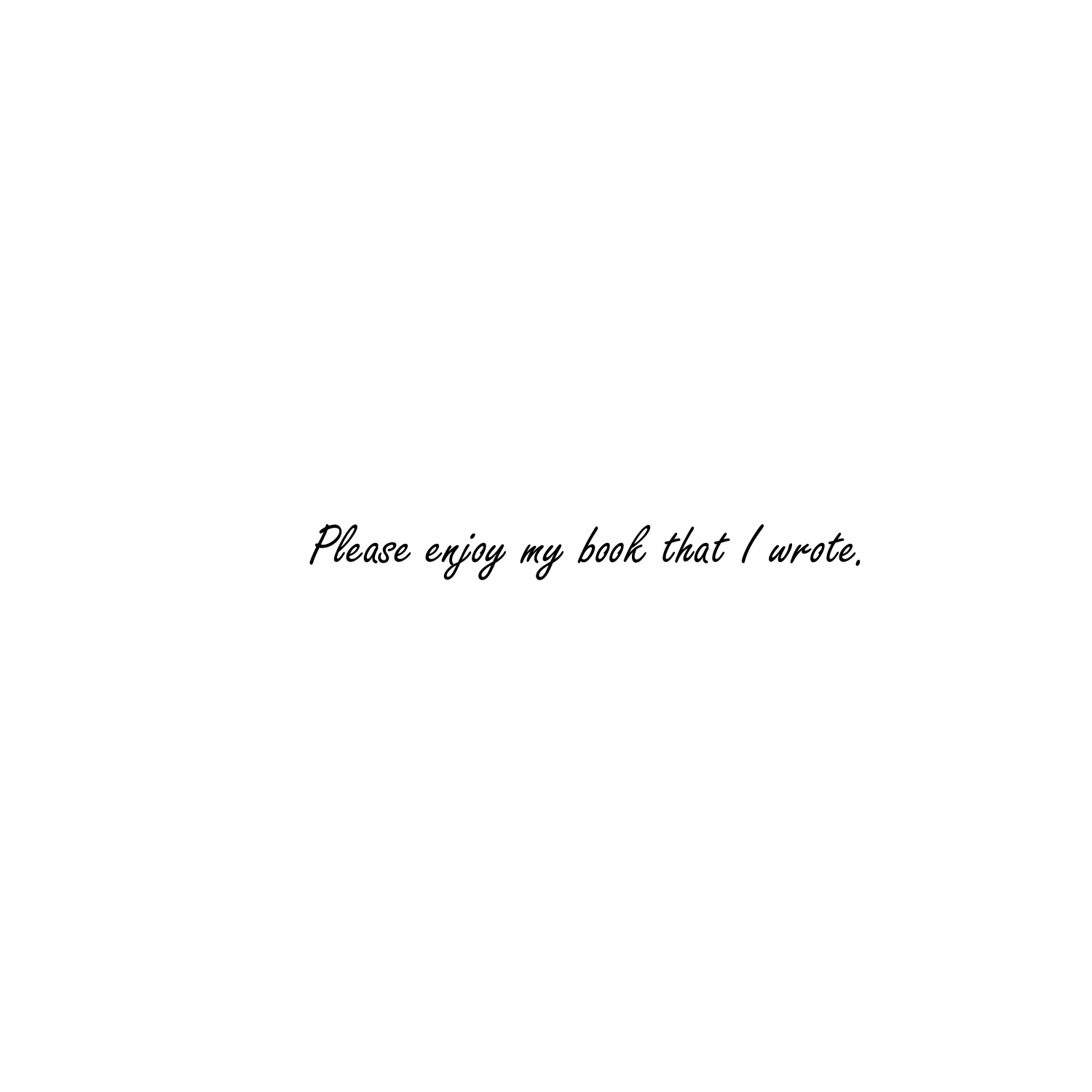#### **TABLE OF CONTENTS**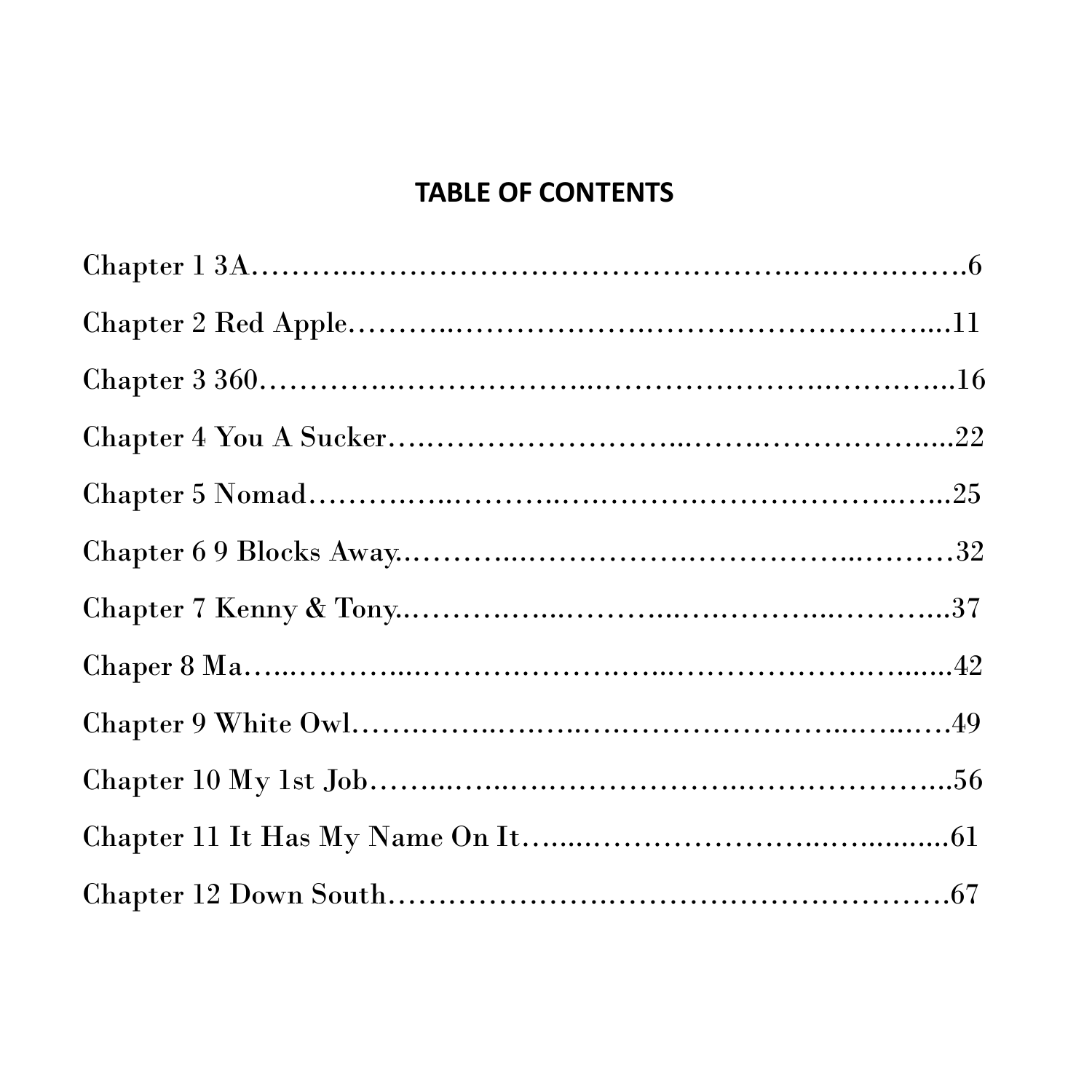#### Chapter 1 **3A**

Just because I'm 6 years old and four feet doesn't mean I don't know what crack smells like or what reefer smells like. People call me Shake Ski, when I was 2 years old I use to shake when I was hungry, ski I don't know. I like to listen to Run-DMC's F-R-E-S-H, I love the song, my uncle Eli has turntables set up in the living room and that's the only record I play because that's the only record that was left on the turntables. My uncle Corey bought me a du-rag yesterday, I want a bee hive like him, uncle Corey is fly, he has all the sneakers, he plays basketball real good, he is tall, and he has the best chain I ever seen. Uncle Eli don't play, he will kill, he know how to do graffiti, all the trains you see he did it, he nice, Uncle Eli can draw anything and he can DJ better than Jam Master Jay. My mother be working, she can cook, and buys me anything I want. My mother gave me six dollars when I turned 6, I still have it, my uncle said save it until I get a million dollars, I think that's make believe money, but I will save it until I get a million. My favorite show is double dare on nickelodeon we just got cable. I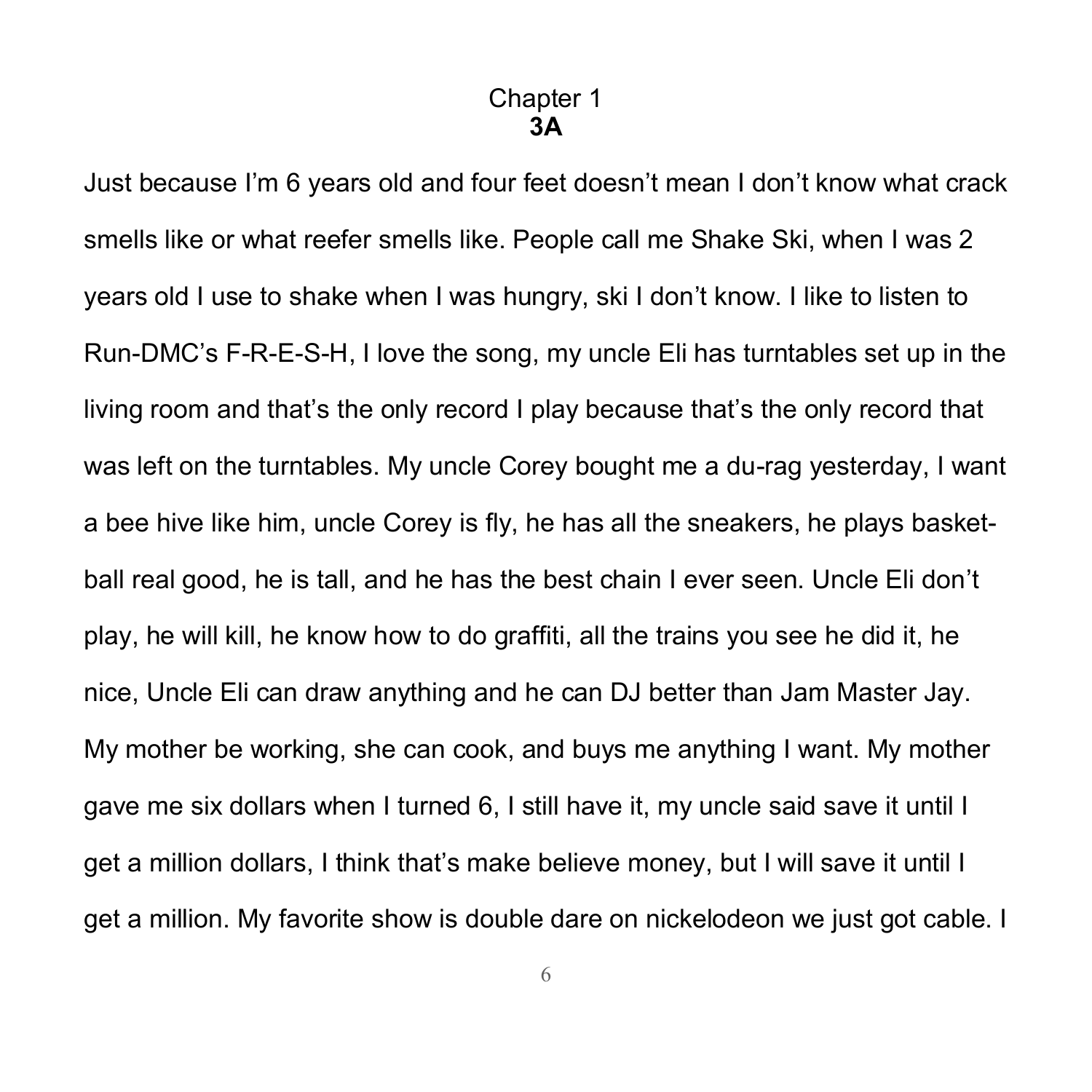know how to write cursive, I know how to write my mother's name in cursive. My uncle's friend Fat Keith bought me a rope chain with Jesus on the cross, my mother said I can't were it to school because I might lose it. My grandfather bought me a blue shirt but I think it's for girls because the buttons are on the back I told him thank you, but I'm not wearing it to school. Every time Uncle Corey picks me up from school in his beige car he always feeds me sardines with mustard, tuna fish, or franks, we never go to McDonald's . When Uncle Eli picks me up from school he takes me to McDonald's, I always get a hamburger, Uncle Eli gets a cheeseburger , that's nasty I only eat grilled cheese. I won't put it on a hamburger. My uncles took me to Toy "R" Us and said point to everything you want Santa Clause to get you and then when Christmas came everything I wanted was under the tree. Uncle Eli bought me a black and white fur coat and Uncle Corey bought me Air Jordans. On the weekends my uncles have their girlfriends and friends over the house and I like to sit and listen to them talk it's fun plus I learn a lot because kids my age only know about cartoons, some can't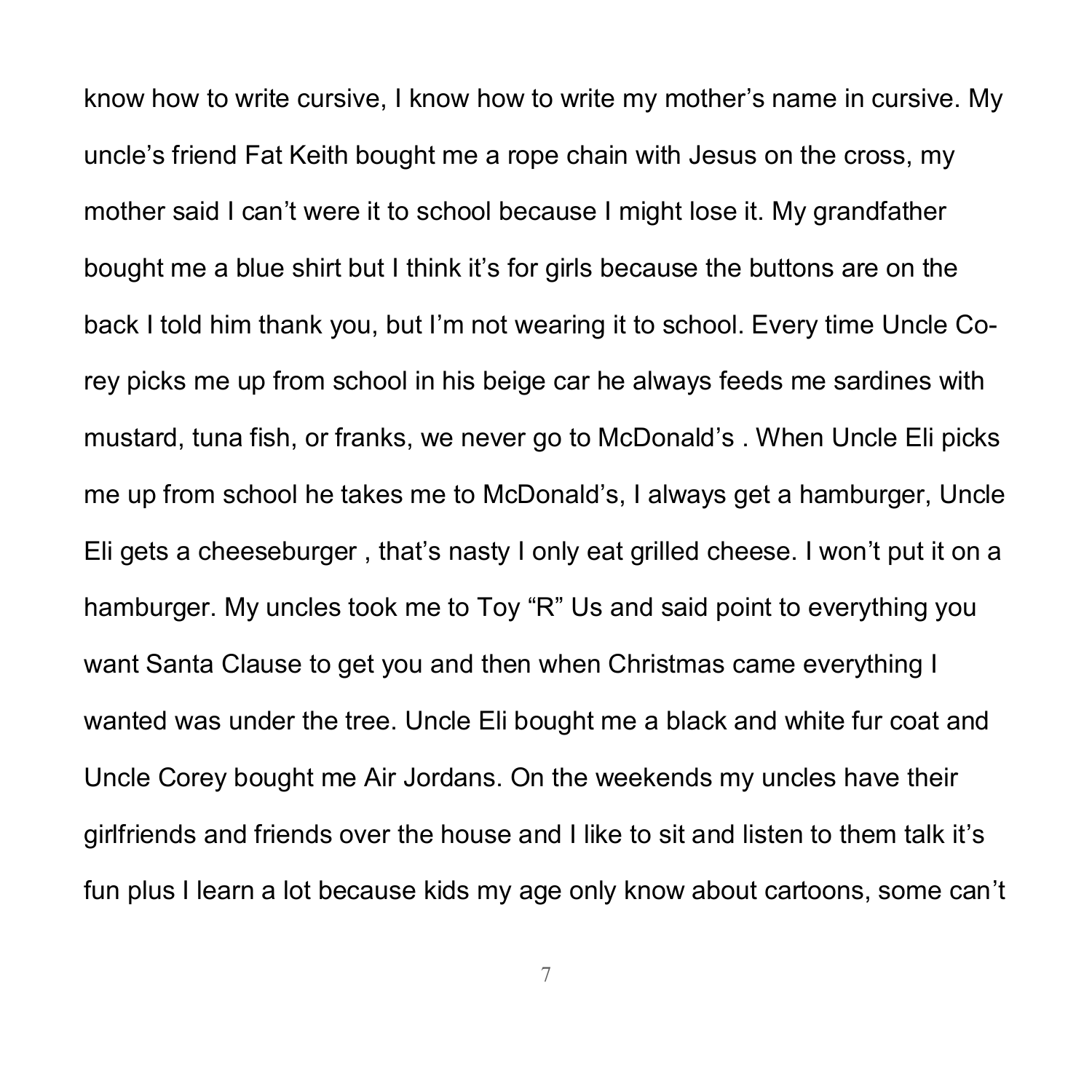even read. Uncle Eli reads to me the Malcolm X book, that's how I know how to read, my mother doesn't want me in the living room with them because she said what they talk about is not for children, I tell my mother give me five more minutes because I'm having fun just listening. My mother fell down the steps the other day we live on the third floor sometimes we take the elevator sometimes we walk. My mother had on high heels and tight jeans, I don't know why her jeans were so tight, she could barely walk in them, she fell. I was at the top of the stairs and I said I'm going to call 911, my mother said no come down here and take the elevator back up, I was holding my mother's hand and she was limping, I said I don't have to go to school right? Because you hurt yourself, my mother said you can stay home with me. My mother broke her ankle and didn't go to the hospital, my uncles called her the terminator, she just be limping, she said she will be okay, she said that's why you have to drink milk with your dinner Shake, sometimes I drink grape ginseng with my dinner like Uncle Eli. Uncle Eli drink the grape ginseng before and it had a roach in it, I told him and he said